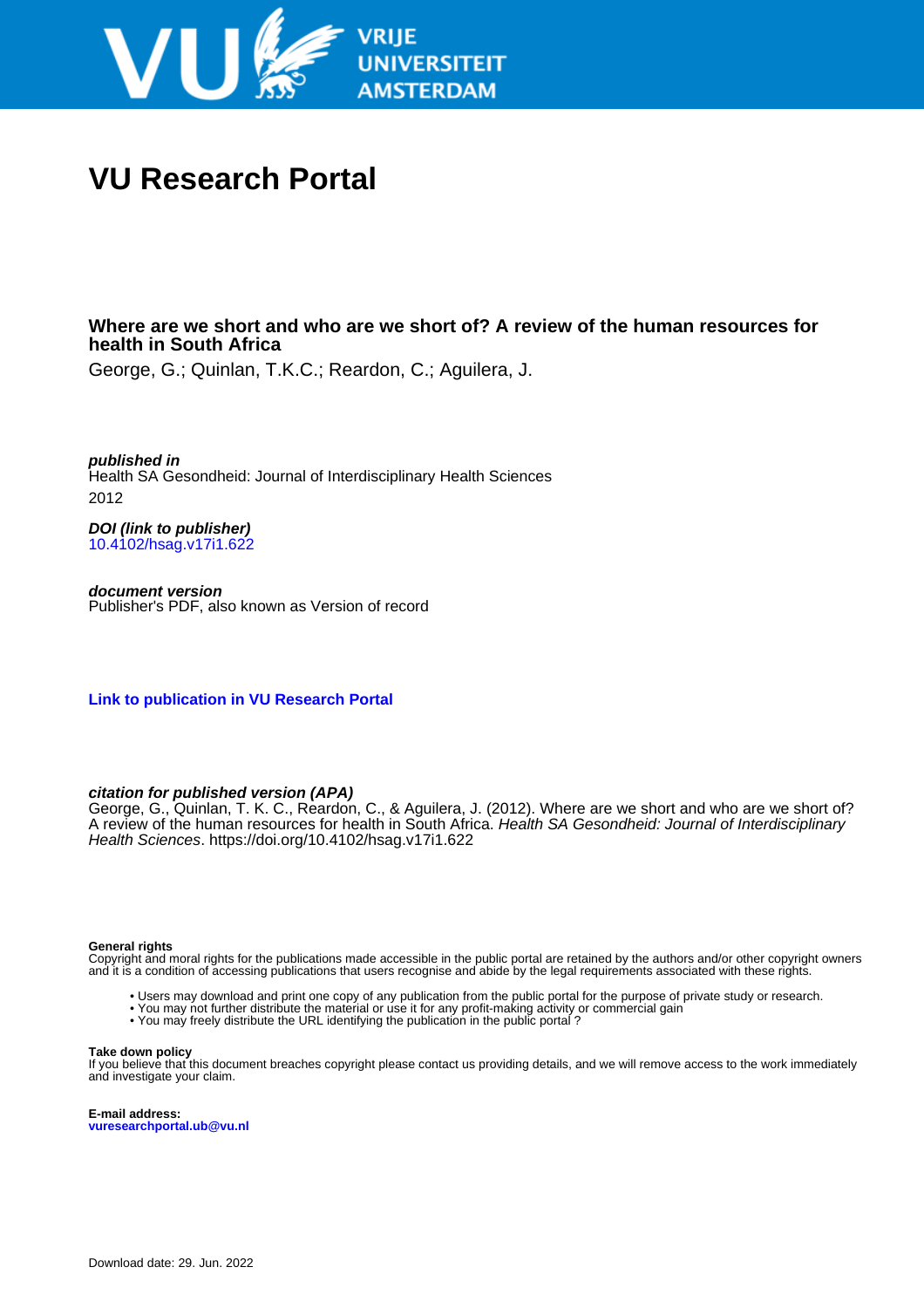# **Where are we short and who are we short of? A review of the human resources for health in South Africa**

#### **Author:**

Gavin George1 Timothy Quinlan<sup>1</sup> Candice Reardon<sup>1</sup> Jean-François Aguilera<sup>2</sup>

#### **Affiliations:**

1 Health Economics and HIV and AIDS Research Division (HEARD), University of KwaZulu-Natal, South Africa

2 European Commission Delegations, in Southern Africa

**Correspondence to:** Gavin George

**Email:** [georgeg@ukzn.ac.za](mailto:georgeg@ukzn.ac.za)

#### **Postal Address:**

HEARD, 4th Floor J Block, Westville Campus, Durban 4041, South Africa

#### **Dates:**

Received: 19 Sept. 2011 Accepted: 01 Oct. 2012 Published: 11 Dec. 2012

#### **How to cite this article:**

George, G., Quinlan T., Reardon, C. & Aguilera J-F., 2012, 'Where are we short and who are we short of? A review of the Human Resources for Health in South Africa', *Health SA Gesondheid*, 17(1), Art. #622, 7 pages. [http://dx.doi.org/](http://dx.doi.org/ 10.4102/hsag.v17i1.622)  [10.4102/hsag.v17i1.622](http://dx.doi.org/ 10.4102/hsag.v17i1.622)

© 2012. The Authors. Licensee: AOSIS OpenJournals. This work is licensed under the Creative Commons Attribution License.

This review showed that thinking about the *shortage* of health care personnel merely in terms of insufficient numbers prevents sound strategic interventions to solve the country's human resources for health (HRH) problem. It revealed that the numbers shortage was one facet of a broader problem that included the mal distribution of HRH, production of the wrong skills in the nursing care, the attrition of staff from the public health services and, contextually, the ever-changing demands on the health services. The challenge in South Africa was furthermore to train and retain health care personnel with skills and expertise that are commensurate with the changing demands on the public health services.

Uit hierdie oorsig het dit duidelik geblyk dat die *tekort* van gesondheidsorgpersoneel slegs in terme van ontoereikende getalle val en 'n omvattende strategiese ingryping om die land se menslike gesondheidshulpbron krisis op te los, belemmer. Dit het aangedui dat die getalletekort maar slegs een fasset van 'n groter probleem uitmaak, wat onder andere die volgende insluit: die oneweredige verspeiding van menslike gesondheidshulpbronne, 'n fokus op ontoepaslike vaardighede in die opleiding van verpleegpersoneel, die behoud van personeel in die openbare gesondheidsektor, asook die konstant-veranderlike eise van die gesondheidsdienste. Verder was die uitdaging in Suid Afrika die opleiding en behoud van gesondheidsorgpersoneel met kennis en vaardighede wat tred hou met die veranderlike eise van die openbare gesondheidsdienste.

## **Introduction**

International agencies support a health system strengthening agenda in developing countries within strategic initiatives to promote the integration of HIV and AIDS programmes into general health programmes (Pfeiffer, Montoya, Baptista, Karagianis, Pugas, Mde, *et al.* 2010; WHO 2005, 2007) and, more recently, to revitalise the principles and practice of primary health care (PHC) (Frenk 2009; Lawn *et al.* 2008; WHO 2010). Once facet of this agenda is to ensure an adequate number of appropriately skilled health care personnel to deliver services. Assessments to date have highlighted the *shortage* of personnel in many African countries. The general baseline is the projection of the World Health Organization (WHO) that there should be a minimum of 230 health professionals per 100 000 people (WHO 2006a, 2006b).

The WHO's assessment revealed a critical shortage of health care personnel in 36 (78%) of the countries in Africa, representing the majority (63%) of all countries in the world where this is the case. However, it has become evident that *shortage* cannot mean simply insufficient numbers of health care personnel. The case of South Africa illustrates this issue. Firstly, the WHO's (2006a) assessment summarised below, shows that South Africa exceeded the minimum ratios of 20 medical practitioners and 120 nurses respectively per 100 000 people (Table 1). Calculations for 2010 of the number of general practitioners (GPs) and specialists working in South Africa show that there are 17 801 GPs and 9630 specialists (Econex 2010a). These figures imply a doctor to patient ratio of 62:100 000 people.

Secondly, a World Bank assessment that includes economic criteria, reported that South Africa, as a middle-income country, should have a general ratio of 180 doctors per 100 000 people. However, the actual ratio is closer to what would be expected for a low-income country (50:100 000) and it is much lower than equivalent middle-income developing countries such as Mexico (198 per 100 000) and Brazil (185 per 100 000) (Econex 2010a).

Thirdly, local assessments of HRH in South Africa have highlighted the skewed distribution of human resources between the public and private health sectors and between rural and urban areas, and the changing demands on the public health services following the introduction and expansion of the national antiretroviral treatment (ART) programme in 2004 and integration of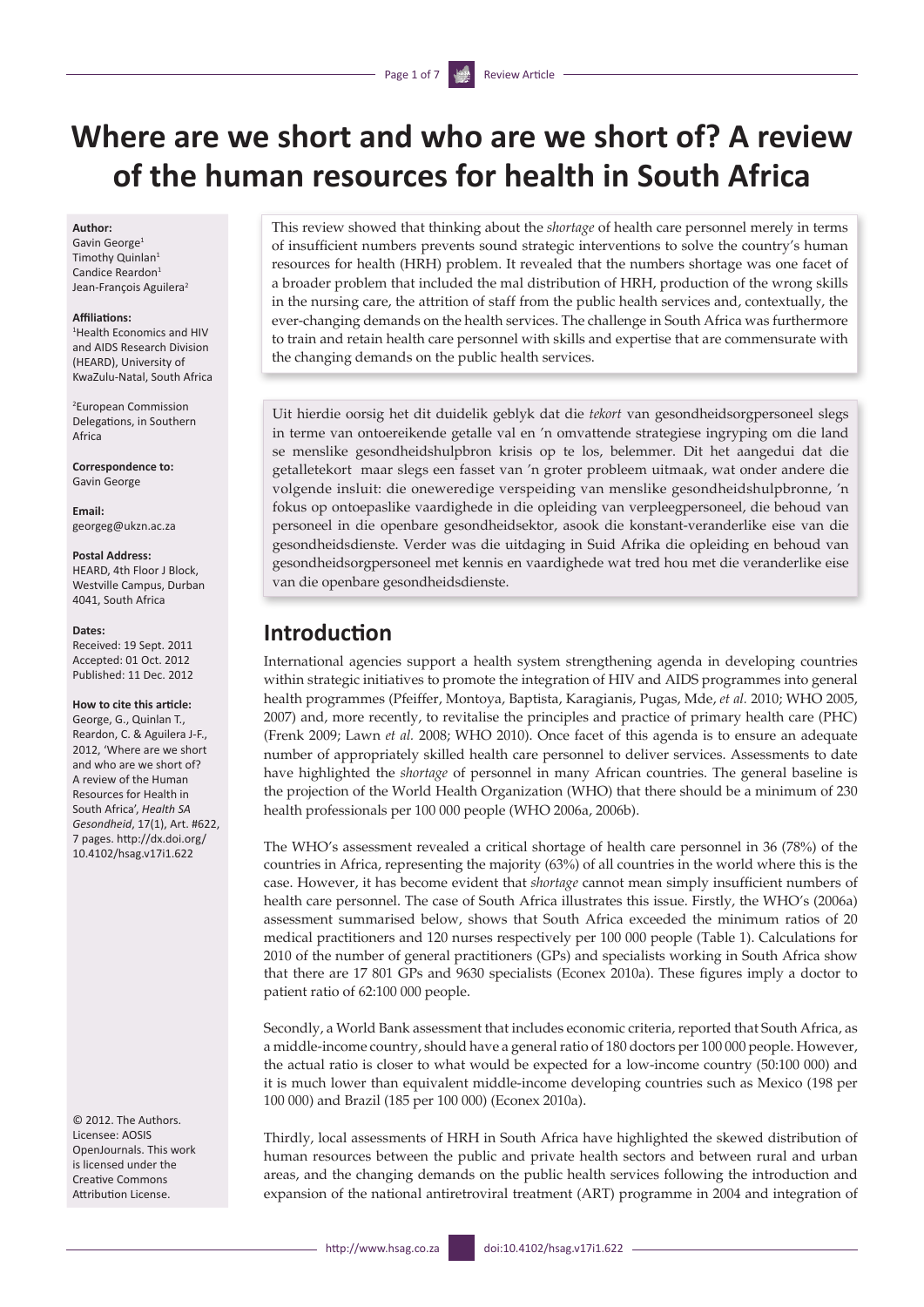HIV and AIDS programmes into general health programmes (Bateman 2007; Breier 2009; Couper, De Cilliers & Sondzaba 2005; Lehmann 2008; McIntyre & Klugman 2003; Schneider *et al.* 2006; Sanders & Lloyd 2009; Shishana *et al.* 2004; Van Rensburg *et al.* 2008).

In sum, South Africa has a *shortage* of health care personnel. The HRH for the Health Sector Strategy: 2012 and 2013–2016 and 2007 of the national Department of Health (DoH), duly acknowledges some aspects of previous local assessments– but of some concern, still emphasises the need broadly to employ more staff (DoH 2011).

#### **Objectives**

Our objective is to show why the HRH constraints in South Africa cannot be viewed primarily as insufficient numbers of health care personnel. To be clear, we do not deny that there is a numerical shortage of staff in the public health service. However, it is one facet of a broader HRH problem that includes inadequate harnessing of health professionals' skills and expertise, the production of inappropriate skills, particularly in the nursing care, and ongoing and high levels of staff attrition.

Our analysis is informed by the changing burden of disease and the changing demands on the health services. We refer to changes as a result of expansion of the national ART programme (more people in need of comprehensive care and continuum of care), health technology interventions (e.g. male circumcision) and innovations (e.g. integration of community home-based care (CHBC) programmes into PHC services), and the changing needs of HIV patients (e.g. more demand for support services and less need for homebased care). Detailed discussion of these contextual factors is beyond the scope of this article, but they should be kept in mind as significant factors that should inform any strategy to resolve the HRH problem in this country.

# **Research methods and design**

### **Methods**

This article is derived from an HRH situational assessment conducted in 2009 over a period of three months (George, Quinlan & Reardon 2009) in relation to the HIV and AIDS national strategic plan (NSP) for  $2007-2011$ ,<sup>1</sup> and updated following the publication of the HRH for the Health Sector Strategy: 2012 and 2013–2016 and 2017 in 2011. This was a desk-top review. Analysis was founded on the Day and Gray's (2008) typology of four *imbalances* for examining the shortage and the distribution of HRH in a health system, namely profession or speciality, geographic, institutional and service and demographic imbalances.

As Day and Gray (2008) warned, precise disaggregation of South Africa's HRH data according to this typology is difficult. We investigated anomalies in the large, yet fragmented, body of information, to try to resolve those difficulties. In turn, that 1.The report is in the public domain: http://<www.heard.org.za> investigation led to re-appraisal of what was meant by the HRH *shortage*. Key referents included the NSP as well as past and current health and human resource policies and plans.

## **Results**

### **The numbers and distribution of professional staff**

Hamilton and Yau (2004) reported that 46% of the population lived in rural areas but, in the early 2000s, they were served by only 12% of the country's doctors and 19% of nurses. Four years later, Day and Gray (2008) reported that 30% of the country's medical practitioners and 15.5% of pharmacists were employed in the public health sector but they served an estimated 85% of the population.

In the early 2000s all nine provinces had medical practitioner to people ratios that were higher than the WHO minimum

| <b>TABLE 1:</b> Cross-country comparison of physician and nurse rations per 100 000 |  |  |
|-------------------------------------------------------------------------------------|--|--|
| population.                                                                         |  |  |

| Country                        | Ratio per 100 000 people    |                            |  |  |  |  |
|--------------------------------|-----------------------------|----------------------------|--|--|--|--|
|                                | <b>Medical practitioner</b> | <b>Nurse and midwifery</b> |  |  |  |  |
| Lesotho                        | 5                           | 60                         |  |  |  |  |
| Brazil                         | 185                         | 290                        |  |  |  |  |
| Mexico                         | 198                         | 400                        |  |  |  |  |
| Greece                         | 500                         | 350                        |  |  |  |  |
| South Africa                   | 55                          | 383                        |  |  |  |  |
| United States of America (USA) | 256                         | 980                        |  |  |  |  |
| Australia                      | 247                         | 1090                       |  |  |  |  |

*Source*: Econex (2010b; 2010c).

**TABLE 2:** Ratio of medical practitioners per 100 000 population across provinces, 2001, 2004 and 2010.

| Province            | Year |      |      |  |  |  |
|---------------------|------|------|------|--|--|--|
|                     | 2001 | 2004 | 2010 |  |  |  |
| Gauteng             | 173  | 126  | 102  |  |  |  |
| <b>Western Cape</b> | 182  | 147  | 135  |  |  |  |
| KwaZulu-Natal       | 70   | 52   | 53   |  |  |  |
| Free State          | 69   | 54   | 55   |  |  |  |
| Northern Cape       | 54   | 42   | 37   |  |  |  |
| Mpumalanga          | 42   | 30   | 50   |  |  |  |
| Eastern Cape        | 34   | 27   | 31   |  |  |  |
| North West          | 30   | 23   | 20   |  |  |  |
| Limpopo             | 21   | 18   | 17   |  |  |  |

Sources: Econex (2010b); Hall and Erasmus (2003); HPCSA 2004 data cited in Breier and Wildschut (2006)

| <b>TABLE 3:</b> Ratio of professional nurses per 100 000 population across provinces, |  |  |
|---------------------------------------------------------------------------------------|--|--|
| 2006 and 2008.                                                                        |  |  |

| Province            | Year |      |  |  |  |
|---------------------|------|------|--|--|--|
|                     | 2006 | 2008 |  |  |  |
| Gauteng             | 565  | 529  |  |  |  |
| <b>Western Cape</b> | 543  | 512  |  |  |  |
| KwaZulu-Natal       | 456  | 492  |  |  |  |
| Free State          | 387  | 410  |  |  |  |
| Northern Cape       | 370  | 339  |  |  |  |
| Mpumalanga          | 286  | 290  |  |  |  |
| Eastern Cape        | 289  | 328  |  |  |  |
| North West          | 336  | 403  |  |  |  |
| Limpopo             | 303  | 365  |  |  |  |
| Total               | 414  | 436  |  |  |  |

*Source*: South African Nursing Council (SANC) (2008, 2009)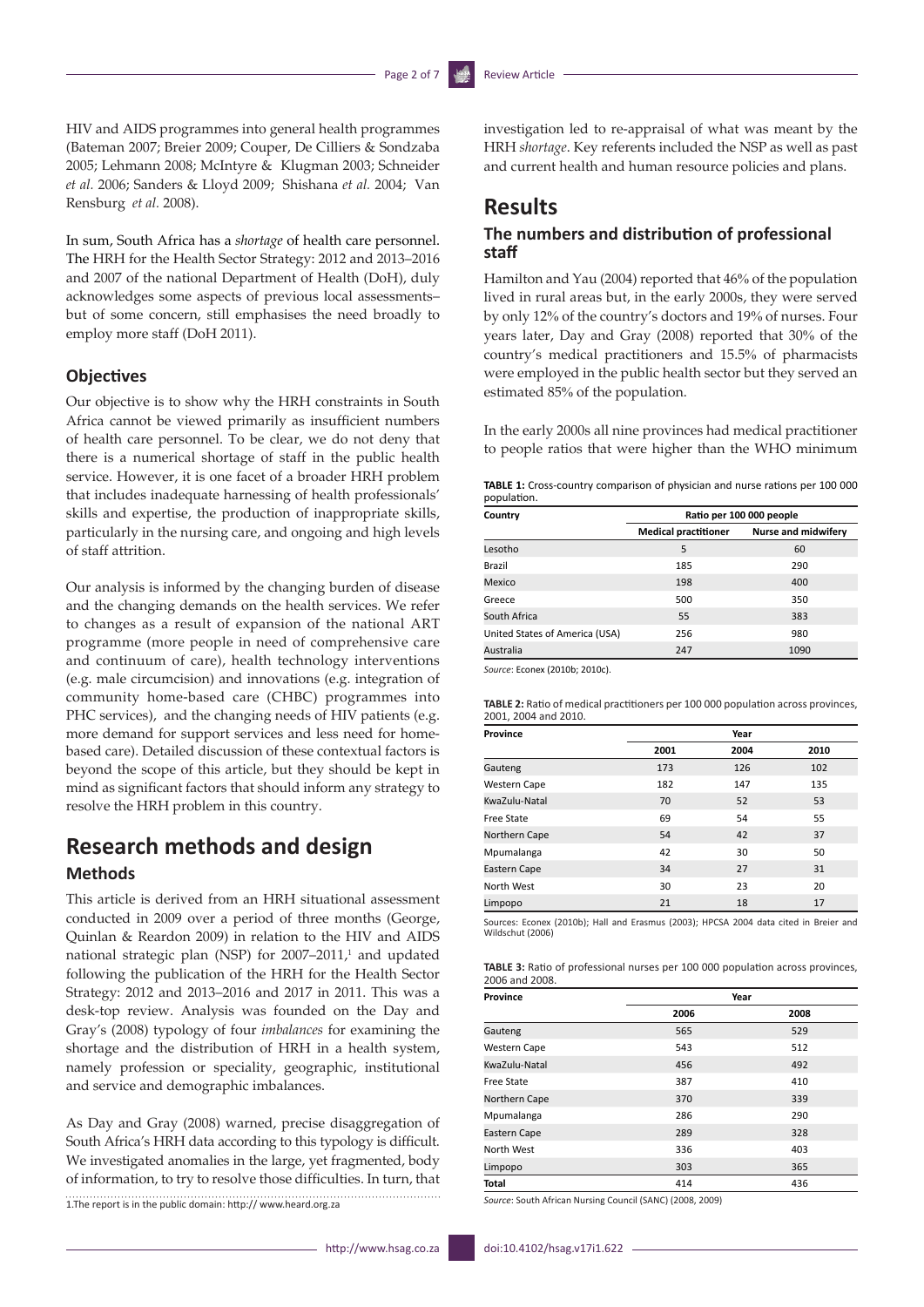| Year                                 |      |      |      |           |      | Percentage in South African provinces |      |           |      |      |
|--------------------------------------|------|------|------|-----------|------|---------------------------------------|------|-----------|------|------|
|                                      | GP   | WC   | KZN  | <b>FS</b> | NC   | МP                                    | EC   | <b>NW</b> | LP   | SA   |
| Posts vacant as health professional  |      |      |      |           |      |                                       |      |           |      |      |
| 2002                                 | 47.4 | 34.7 | 35.6 | 48.9      | 45.2 | 38.6                                  | 51.6 | 50.5      | 30.1 | 42.5 |
| 2003                                 | 31.9 | 13.8 | 24.5 | 40.7      | 27.3 | 67.4                                  | 28.4 | 33.0      | 13.4 | 31.1 |
| 2005                                 | 26.7 | 8.1  | 29.6 | 40.5      | 35.1 | 43.9                                  | 26.6 | 23.1      | 15.8 | 27.2 |
| 2006                                 | 24.2 | 16.9 | 32.4 | 40.4      | 37.8 | 43.1                                  | 32.6 | 23.1      | 16.4 | 29.0 |
| 2007                                 | 32.8 | 18.7 | 35.6 | 41.9      | 41.8 | 42.5                                  | 33.3 | 41.9      | 20.0 | 33.3 |
| 2008                                 | 28.1 | 23.3 | 33.3 | 50.7      | 36.3 | 37.6                                  | 48.0 | 11.6      | 42.1 | 35.7 |
| Posts vacant as medical practitioner |      |      |      |           |      |                                       |      |           |      |      |
| 2006                                 | 20.9 | 12.6 | 34.3 | 33.6      | 53.4 | 38.5                                  | 36.1 | 29.9      | 26.8 | 29.9 |
| 2007                                 | 27.4 | 14.8 | 39.5 | 35.0      | 51.1 | 41.8                                  | 32.7 | 42.8      | 31.6 | 34.1 |
| 2008                                 | 29.4 | 17.4 | 36.7 | 33.8      | 60.2 | 51.3                                  | 40.1 | 21.3      | 35.4 | 34.4 |
| Posts vacant as professional nurse   |      |      |      |           |      |                                       |      |           |      |      |
| 2006                                 | 26.0 | 22.0 | 42.5 | 31.4      | 33.2 | 40.0                                  | 34.0 | 22.8      | 15.0 | 31.5 |
| 2007                                 | 39.9 | 23.8 | 42.1 | 35.7      | 35.9 | 40.2                                  | 35.8 | 42.2      | 20.0 | 36.3 |
| 2008                                 | 34.4 | 31.0 | 39.6 | 51.6      | 25.3 | 29.8                                  | 53.6 | 13.2      | 43.7 | 40.3 |

Source: Health Systems Trust (2009).

EC, Eastern Cape;FS, Free State; GP, Gauteng; KZN, KwaZulu-Natal;LP, Limpopo; MP, Mpumalanga; NC, Northern Cape; NW, North West; WC, Western Cape; SA, South Africa.

of 20:100 000, which is due in part to the figures including those employed in both the private and public health sectors. However, the provinces with the country's major cities (Gauteng, Western Cape, Free State and KwaZulu-Natal) where private sector facilities are concentrated, had a higher proportion of medical practitioners serving the population than the *rural provinces* (Eastern Cape, Limpopo, Mpumalanga, North West and the Northern Cape). The records indicate worsening of the medical practitioners to people ratio in the majority of the provinces across South Africa (Table 2).

For nurses, however the records present a different picture (Table 3). South Africa had more than the WHO minimum ratio of 120 nurses per 100 000 people. The ratio generally improved in the mid–2000s, but there were still rural-urban disparities.

These contrasts are reflected in the Health Systems Trust's (2009) estimation that 35.7% of health professional posts were vacant in 2008.<sup>2</sup> An assessment in 2010 revealed high vacancy rates in Limpopo (68%), Eastern Cape (59%) and Free State (47%) (Econex 2010b). However, the rates change over time (Table 4).

There was general improvement between 2002 and 2005, but deterioration thereafter, and marked variation between professions and provinces. For instance, the vacancy rates generally decreased in Gauteng and substantially in two *rural provinces* (Northern Cape and North West) but there was no corresponding decrease with regard to the professions of medical practitioner and professional nurse in Gauteng and medical practitioner in the Northern Cape. Using data from the government's Personnel and Salary Administration



*Source*: Day and Gray (2008)

**FIGURE 1:** Number of HRH employed in public sector, 2007 and 2008.

System (PERSAL), national vacancy rates for GPs, specialist doctors, and other health professionals for 2010 were calculated as 49%, 44%, and 42.5% respectively. These figures show that there is a numerical shortage of staff in the public health services, but it is one facet of a broader HRH problem.

Since 2009, the skewed distribution of professional staff between the public and private sectors has been the focus of official attention because of the proposed National Health Insurance (NHI 2009) scheme which would see people being able to use private sector facilities irrespective of income level (Sanders n.d; NHI 2009). Indicators of the disparity are represented and derived from a comparison of numbers of professional staff registered with their respective professional bodies, and the numbers employed in the public sector in 2007 and 2008 (Figure 1).

However, the records also indicate general growth of professional registrations in the country during this decade (Table 5). The table includes different categories of nursing staff. Professional nurses have completed a four-year course

<sup>2.</sup>Erasmus (2008), (cited in Breier, Wildshut & Mgqolozana 2009) analysed vacancies advertised in the *Sunday Times* newspaper between April 2004 and March 2007. It found that nearly one third of the vacancies were for health professionals (17 479), of which the largest category of vacancies was for midwives and professional nurses (44%; 7690 posts), followed by medical practitioners (36%; 5977 public sector posts).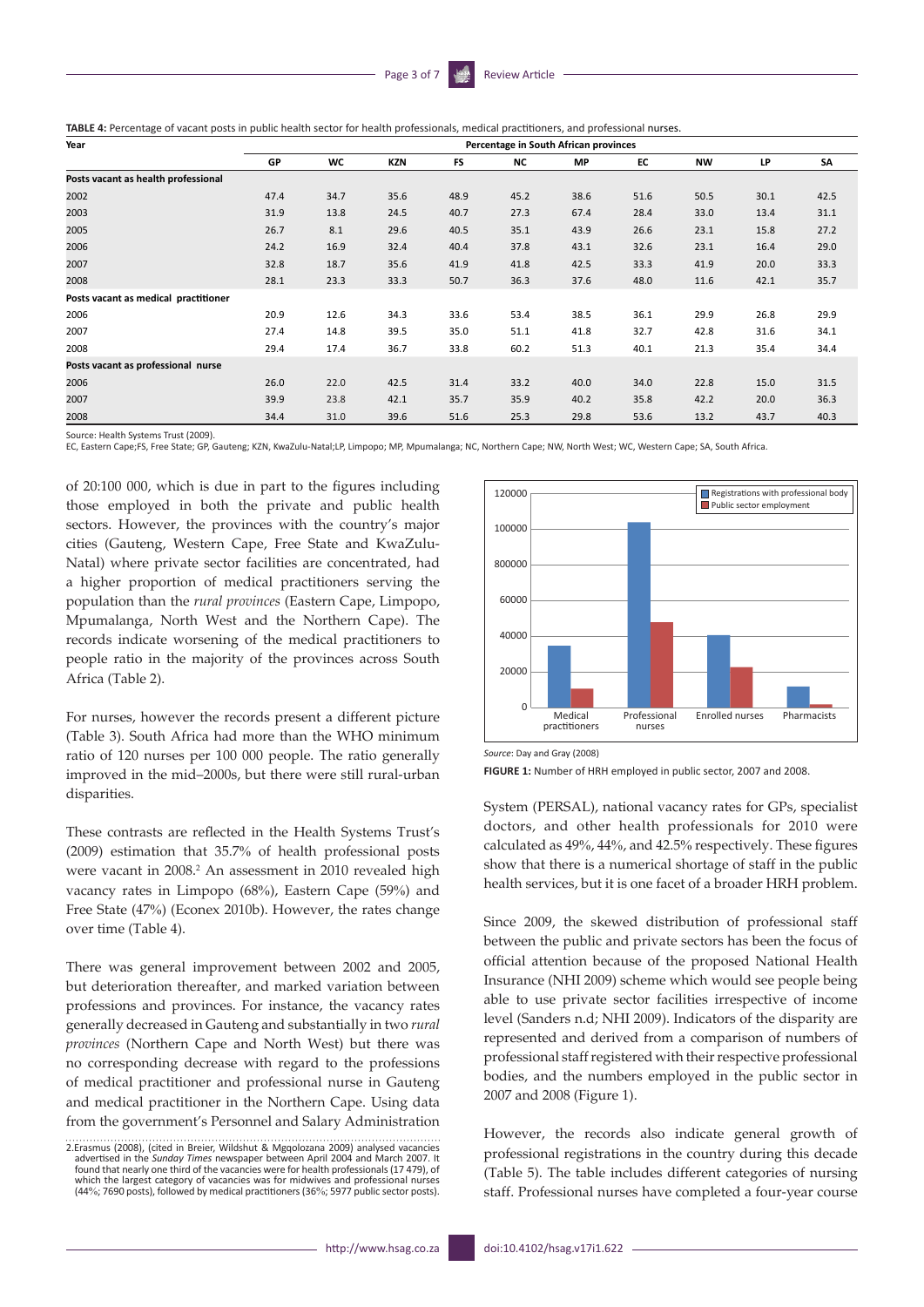| Professional category        |                          |        |        |         | Registrations occurring between 2002-2008 |         |                          | Change from 2002 to | Annual average |  |
|------------------------------|--------------------------|--------|--------|---------|-------------------------------------------|---------|--------------------------|---------------------|----------------|--|
|                              | 2002                     | 2003   | 2004   | 2005    | 2006                                      | 2007    | 2008                     | 2007 and 2008 in %  | growth in $\%$ |  |
| <b>Medical practitioners</b> | 29 903                   | 30 578 | 31 214 | 32 198  | 33 2 20                                   | 34 3 24 | 34 687                   | 16.00               | 2.50           |  |
| Professional nurses          | 94 948                   | 96 715 | 98 490 | 99 5 34 | 101 295                                   | 103 792 | ۰                        | 9.30                | 1.80           |  |
| Staff nurses                 | 32 4 95                  | 33 575 | 35 266 | 37 085  | 39 30 5                                   | 40 5 28 | $\overline{\phantom{a}}$ | 24.90               | 4.50           |  |
| Nursing auxiliaries          | 45 4 26                  | 47431  | 50 703 | 54 650  | 56 314                                    | 59 574  |                          | 31.10               | 5.60           |  |
| Pharmacists                  | $\overline{\phantom{0}}$ | 10629  | 10891  | 10824   | $\sim$                                    | 11 5 47 | $\overline{\phantom{a}}$ | 12.00               | 2.30           |  |

**TABLE 5:** Growth in health professional registrations, 2002–2008.

*Source*: NHI 2009

\*The registration numbers include a proportion of health professionals that are retired, out of the country, or inactive. The total number of practising health professionals is lower than the total registrations.

either a degree or diploma level. Staff nurses and auxiliary nurses are trained via two-year and one-year training programmes provided by public and private nursing colleges respectively (Subedar 2005). 3

Day and Gray (2008) pointed out that the ratios of professional and staff nurses to people in the public health sector had worsened over time. The ratio with regard to professional nurses was 251:100 000 in 1994 but 116.6:100 000 in 2008. With regard to staff nurses, the ratio was 59.7:100,000 in 2001 but 55.4:100 000 in 2008. Wildschut and Mgqolozana (2009) suggested that these different trends indicated inadequate harnessing of the skills and expertise that do exist. For example, they estimated, using South African Nursing Council (SANC) 2009 data, that 17.6% of the registered nurses were inactive at the time and most likely retired out of the profession or working overseas and also that 65% of professional nurses trained between 1997 and 2005 did not appear on the SANC register.

A difficulty for analysis is that key factors, relative lack of skills and their utilisation, tend to be combined in assessments to emphasise the problem as one of numerical shortage. For instance, Wildschut and Mgqolozana's (2009) analysis included three sources of information that combine these indicators. Firstly, the DoH's 2006 *National Scarce Skills List* suggested that the country was short of 14 370 professional nurses (10 250 registered professional nurses and 4120 primary clinical nurses).4 Secondly, the DoH's *Operational Plan for Comprehensive HIV and AIDS Care, Management, and Treatment* (DoH 2003) noted the need for the appointment of an additional 13 805 health care staff of whom 4393 should be *nurses*. Thirdly, the country's Health and Welfare Sector Education and Training Authority (HWSETA*) Draft Sector Skills Plan 2006–2009* recorded that the country was short of 3480 appropriately trained and skilled nurses particularly in the *staff* nurse and *nursing assistant* categories. Africa Health Placements, an NGO that recruits doctors to work in rural areas, calculated in a different manner that half of the 2400 medical graduates in 2006 and 2007 would leave the country; that amongst the remaining 1200 doctors, 75% would work in the private sector, leaving 300 to work in the public sector; and that amongst these 300 doctors, possibly 70 (2.9% of the total graduate number) would work in a rural facility (Bateman 2007).

In summary, calculations by different agencies have used various indicators to make the point that there is a numerical shortage of health care personnel. Consequently, summations do vary. In our report (George *et al.* 2009) we estimated that 19 277 professional nurse posts were vacant in 2008 based on a comparative analysis of the overall vacancy rate of 40.3% (Table 4) (Health Systems Trust 2009) and Day and Gray's (2008) assessment that there were 47 834 professional nurses employed in the public sector in 2008.

We acknowledge that such summations are problematic in view of the variations in the deficit of staff between professions, provinces and health sectors. Notably, the indications of unequal distribution of staff between provinces as well as between the private and public sectors, suggest the significant challenge is generating and retaining an appropriate mix of skills and expertise in the health system. To illustrate, if there are approximately 140 000 to 150 000 professional nurses (Day & Gray 2008) and 15–20% are *inactive* (Wildschut & Mgqolozana 2009), then there are 20 000 to 30 000 nurses who are not in the system; hence, the general figure of a shortage of 19 000 nurses refers more to the inability of the health system to retain them and their skills, than to an absolute numerical lack of such skills. Taking the point further, the absence of 65% of professional nurses who were trained between 1997 and 2005, but who were not professionally registered (Wildschut & Mgqolozana 2009), suggests that possibly another 18 000 to 19 000 nurses were never incorporated into the health system during this decade.<sup>5</sup> Therefore, the record on the training of professional staff and on the attrition of staff from the health system deserves critical attention.

#### **Training of professional staff**

There are eight medical schools and 394 nursing education institutions in South Africa (SANC 2010). The statistical records indicate a steady output of trained staff and, overall, an increase in the numbers of different categories of staff trained each year (Table 6).

<sup>3.</sup>This article focuses on *professional* and *staff* nurses as a way to avoid the confusion that can arise from use of various terms to be found in the literature. We have followed the terminology used in the *Nursing Act of 2003*, which uses the term staff nurses in relation to enrolled nurses. It also uses the term *auxiliary nurse*, though other documents sometimes use the term nurse assistant.

<sup>4.</sup>A primary clinical nurse (PNC) refers to professional nurses (traditionally known as Primary Health Care Nurse) who have the additional post-basic qualification of Diploma in Clinical Nursing Science, Health Assessment, Treatment and Care as recognised by the SANC. (Magobe, Beukes & Müller 2010)

<sup>5.</sup>Erasmus (2008) records that the annual output of trained professional nurses increased from 2262 to 2371 between 1999 and 2008. We used an average of between 2000 and 2200 per year to derive an approximate total of 18 000 to 19 000 nurses trained between 1997 and 2005 but who were or are not registered.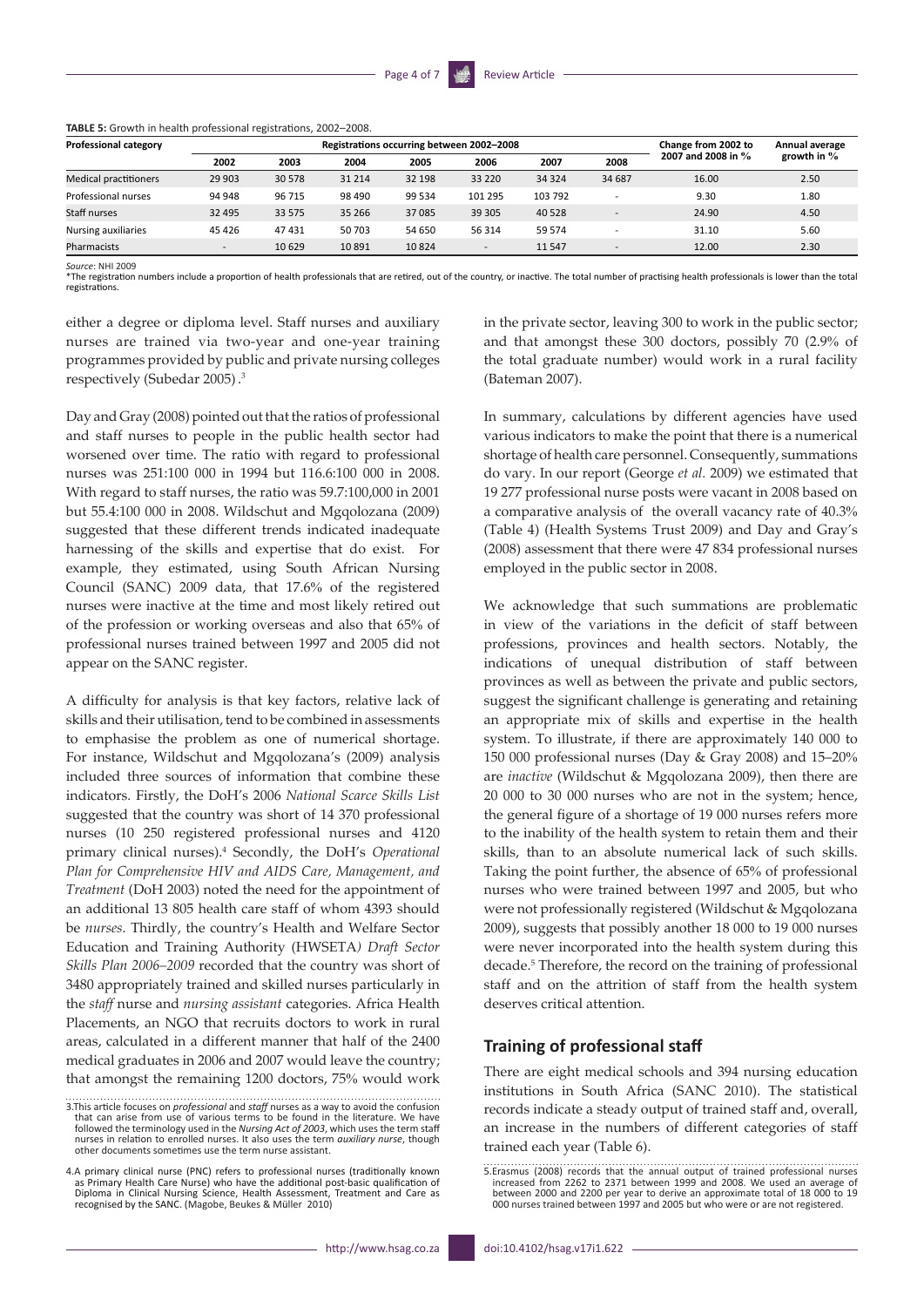The number of professional nurses graduating from four– year programmes from nursing colleges and universities with nursing degrees or diplomas was 2494 in 2000 and 2638 in 2009 (SANC 2010). The number of staff nurses trained was 1919 in 2000 and 7493 in 2009, because of the establishment and expansion of nursing training at private colleges.<sup>6</sup> For the same reasons, the number of nursing auxiliaries trained (via one–year programmes) was 1509 in 2000 and 5779 in 2009 (SANC 2010). The expansion of lower level nurse cadres established a platform for upgrading of skills over time via bridging programmes (Wildschut & Mgqolozana 2009).

Nonetheless, these records obscure changes to the mix of skills and expertise amongst nurses. First, there has been no steady annual increase, but simply variable numbers each year, in the number of staff nurses who graduate from the bridging programmes as professional nurses: for example, 1991 in 2000 and 2475 in 2009 (SANC 2010). Consequently, the number of professional nurses emerging from four-year programmes (including nursing degrees and diplomas) and two–year bridging programmes each year has not increased significantly (4485 in 2000 and 5113 in 2009) when viewed in relation to the marked increase in the roles and responsibilities of nurses following the rapid expansion of the ART programme and current efforts to revitalise PHC services.

Secondly, the training system has set up a two-tier division of competence and authority between professional nurses. General health policy is to promote PHC facilities as 'one stop shops', meaning that they are supposed to provide a wide range of health services that includes, for example, delegation of some facets of HIV and AIDS prevention, counselling and treatment to nurses. However, only professional nurses that have had the necessary training are able to initiate HIVinfected patients onto ART (Cameron *et al.* 2012). In other words, South Africa is producing large numbers of nurses but it is not increasing, via training, the number and type of professional nurses who are capable of providing the PHC services required today (and who have the authority to do so).

Furthermore, there is an anomaly between the statistics on the numbers of nurses of all types that are being trained and the SANC (2009) report that a majority of all categories of nurses were over the age of 40 years old: 76% of professional nurses, 57% of staff nurses and 53% of nurse auxiliaries.7 The anomaly is that the investment in training professional nurses, staff nurses and bridging training for staff nurses during the last decade, has not resulted in at least a sizeable minority of nurses who are not yet 30 years old nor close to a majority of nurses under the age of 40 years old (assuming that the vast majority enter the profession between the ages of 18 and 20 years old). The intimation is that many newly

6.Private colleges produced 586 staff nurses in 1999 compared to 4366 in 2008. Public institutions produced 2042 staff nurses in 1999 and 1788 in 2008 (SANC 2009).

7.The statistics do not show the proportion of professional nurses (i.e. those with training and authority to practice comprehensive nursing) in relation to staff nurses who have qualified as professional nurses but who are only qualified to practice general nursing.

| Year  | $\boldsymbol{n}$ |
|-------|------------------|
| 1996  | 1106             |
| 1997  | 1233             |
| 1998  | 1246             |
| 1999  | 1087             |
| 2000  | 1163             |
| 2001  | 1079             |
| 2002  | 1088             |
| 2003  | 1207             |
| 2004  | 1215             |
| 2005  | 1330             |
| 2006  | 1402             |
| 2007  | 1108             |
| 2008  | 1349             |
| Total | 21 613           |

*Source*: National Department of Education (cited in Department of Health 2006); Eighty20 data cited in Econex, (2010b)

*n*, Given as number of medical graduates.

**TABLE 7:** International migration of South African professional health staff.

| <b>Health staff</b>          |      | Number practicing abroad<br>between 1998-2000 | <b>Total number</b><br>practicing abroad |         |
|------------------------------|------|-----------------------------------------------|------------------------------------------|---------|
|                              | 1998 | 1999                                          | 2000                                     | in 2006 |
| <b>Medical practitioners</b> | 105  | 83                                            | 105                                      | 8921    |
| Nurses and midwives          | 133  | 117                                           | 147                                      | 6844    |
| Other health professionals   | 110  | 101                                           | 126                                      | 7642    |
| <b>Total</b>                 | 348  | 301                                           | 378                                      | 23 407  |

*Source*: Wadee & Khan (2007).

trained nurses of all types are not being absorbed into the public health services and/or many, if not a majority, do not remain in these services. This intimation raises the issue of staff attrition.

#### **Staff Attrition**

There appear to be two primary causes of staff attrition: HIV and AIDS and migration. A nationwide survey of health workers in 2002 estimated that 15.7% of professional staff were HIV positive, that the highest rates (20%) were amongst the 18–35 year olds; and, in terms of numbers, that 2745 nurses were likely to develop AIDS-related illnesses each year (Shisana *et al.* 2004). Connelly *et al.* (2007) reported similar findings with prevalence rates of 13.7% amongst certain nursing cadres. Therefore, it is probable that HIV infection is a significant factor behind the predominance of older (> 40 years old) nurses in public health services.

The emigration of large numbers of professional staff is a well-known phenomenon (Breier & Wildschut 2006; Hamilton & Yau 2004; Sanders & Lloyd 2009). However, migration data is known to be inaccurate because there is no agency that collects standardised data on international flows of people disaggregated by occupation (Breier 2009; Clemens & Pettersson 2008). Wadee and Khan (2007) summarised emigration trends amongst medical practitioners on the basis of DoH figures from 2001 (Table 7).

With regard to net losses, the WHO (2006b) estimated that approximately 37% of South African doctors and 7% of nurses had moved out of South Africa. Wildschut and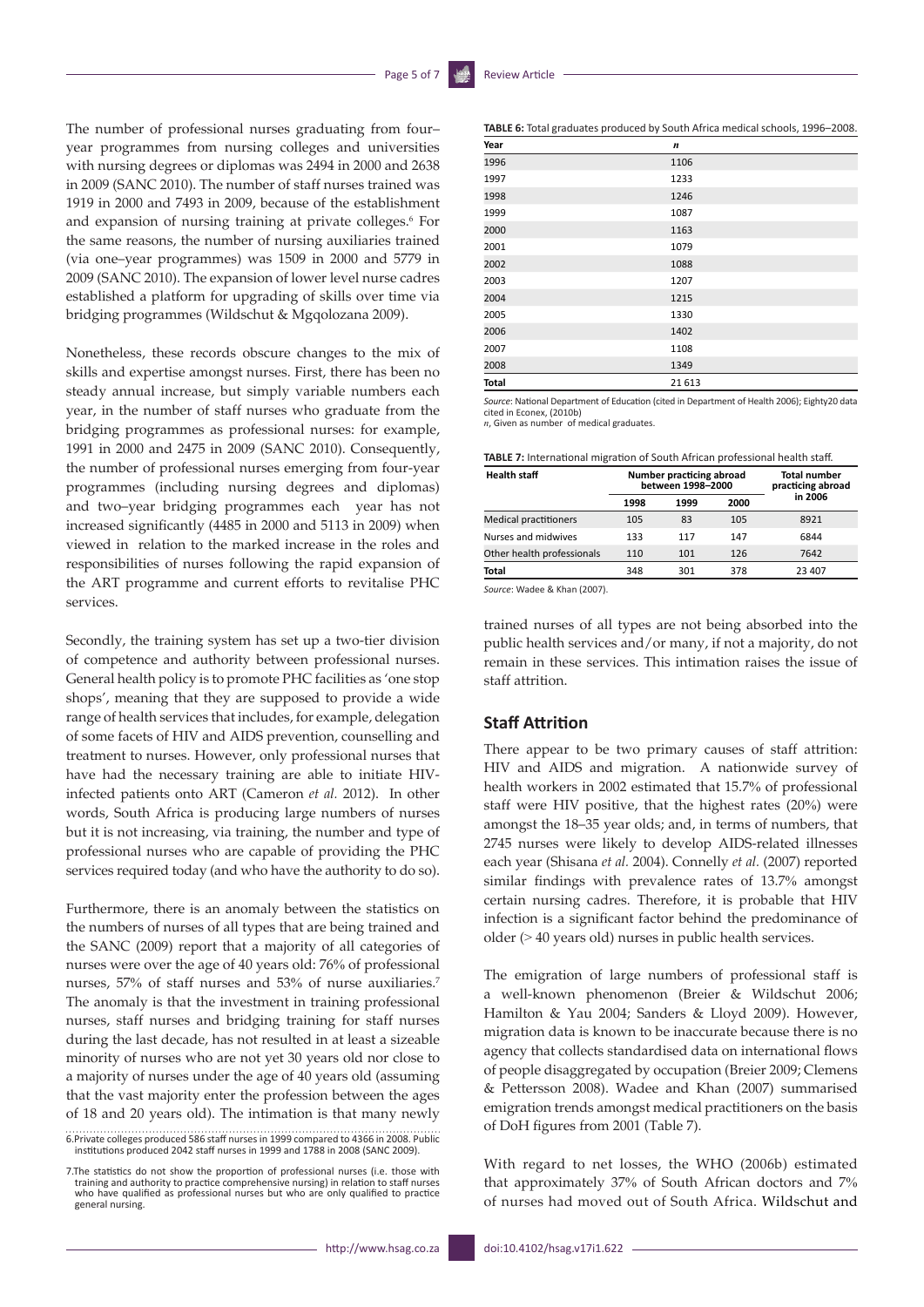Mgqolozana (2009) estimated a 1–2% annual emigration rate amongst nurses which would amount to between 2128 and  $4256$  nurses. $8$ 

# **Discussion**

Staff attrition as a result of HIV and AIDS and migration compounds the problem of the unequal distribution of staff between the public and private sectors, as well as offsetting the training and investment in staff. However, it is not possible to measure how this attrition influences the variable growth and decreases in the distribution and registration of health care personnel because the data are so fragmented. For instance, the emigration of between 2000 and 4000 (presumably registered) nurses each year is significant in view of the estimated shortage of 19 000 nurses. However, retention of health care personnel is perhaps the most critical challenge in view of the estimations that 15–20% of South Africa's professional nurses (20 000 to 30 000 individuals) are *inactive* and another 18 000 to 19 000 were never registered (in the early 2000s). Likewise, the annual emigration of between 1000 and 1200 doctors (Mallaby 2004; Bateman 2007) represents a persistent loss of scarce high-level expertise, but the estimated annual recruitment of 900 graduates into the private sector represents failure to capitalise on the investment in training those doctors.

# **Limitations of the study**

This article constitutes a desk-top review of relevant documents primarily pertaining to the training, distribution, vacancies, registrations and emigration of health care workers in South Africa to help assess the relative numerical *shortage* of health care workers in South Africa. It does not attempt to provide a detailed discussion of the reasons for the increase or decrease in health care worker numbers seen in each of these areas. Similarly, the review focused narrowly on cadres of nurses and medical doctors. Other categories of health professionals such as pharmacists, physiotherapists, dentists, occupational therapists and psychologists, crucial to the delivery of health care services, were not included. In terms of the methodology, the researchers included documents (government reports, academic literature etc.) that were electronically available over the internet; thus, information that was not available on the internet was not included in our discussions or calculations**.** 

## **Recommendations**

The DoH and proponents of the NHI should acknowledge that the *shortage* of health care personnel cannot be reduced to meaning insufficient numbers of health care personnel. Thinking in those terms inhibits, for example, consideration of the fact that South Africa has an abundance of nurses. The imperative is to:

• attract and retain the thousands of individuals who have been trained as nurses

- • to train the type of *professional* nurses who have the skills and authority to manage and deliver the comprehensive PHC services
- to take into account, in training plans, the erosive effect of HIV and AIDS on the composition of the workforce of nurses

Likewise, the *shortage* of doctors is not primarily a numerical problem, but a function of failure to capitalise on the investment in training them. Even if the loss by emigration of half of the annual total of graduates cannot be curtailed, there are still approximately 1200 doctors produced each year who remain in the country. Therefore, if there are adequate incentives, within a few years there should be more than enough practitioners to achieve a sound ratio of doctors to that part of the population that is dependent on the public health services.

For proponents of the NHI, a short-sighted strategy is to increase the number of health care personnel indirectly by enjoining those in the private sector to provide services to the general public. It is a strategy to alleviate the pressure on health care personnel in the public health service, rather than to strengthen the health system as a whole.

# **Conclusion**

The *shortage* of health care personnel refers primarily to inadequate production, harnessing and retention of appropriately skilled health care personnel. Furthermore, it should be seen in terms of a need for regular development of new skills and retention of expertise as a result of a changing burden of disease and, in relation to HIV and AIDS services, changing demands on health care personnel. Therefore, to see South Africa's HRH challenges as a problem of an inadequate number of staff is to focus on the symptoms of the problem.

Our assessment shows that there are significant variations with regard to the increase and decrease over time in the number and distribution of different categories of staff. These variations indicate that the country is reproducing the skills it needs but, in the context of HIV and AIDS and the need for comprehensive skills, not in the right proportions. Staff attrition and poor retention of the skills and expertise compound this problem. One effect is a shortage of staff. However, the substantive challenge is to harness effectively and retain the skills and expertise that exist and are being reproduced and importantly, in the context of a changing and high burden of disease, to ensure that the training of nurses produces the skills that are needed.

## **Acknowledgements**

This assessment was possible through funding from The European Union.

#### **Competing interests**

The authors declare that they have no financial or personal relationship(s) which may have inappropriately influenced them in writing this article.

<sup>8.</sup> Migration News (2008), citing a survey by the Southern African Migration Project (SAMP), reported half of South Africa's health professionals planned to emigrate within the next five years, on the basis of 1700 response